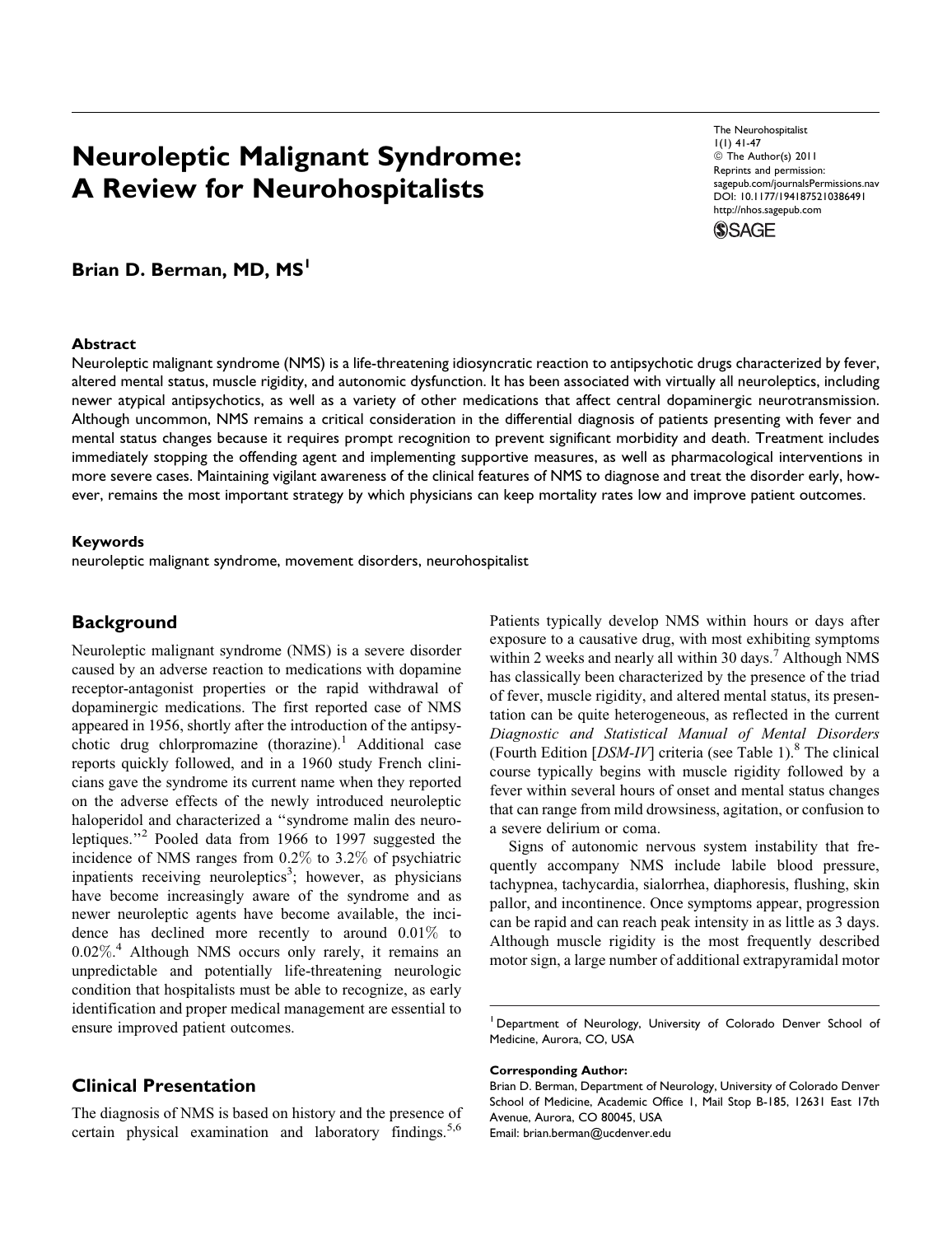Table 1. Diagnostic and Statistical Manual of Mental Disorders (Fourth Edition [DSM-IV]) Research Criteria for Neuroleptic Malignant Syndrome<sup>8</sup>

- A. Development of severe muscle rigidity and elevated temperature associated with the use of neuroleptic medication.
- B. Two (or more) of the following:
	- (1) Diaphoresis
	- (2) Dysphagia
	- (3) Tremor
	- (4) Incontinence
	- (5) Changes in level of consciousness ranging from confusion to coma
	- (6) Mutism
	- (7) Tachycardia
	- (8) Elevated or labile blood pressure
	- (9) Leukocytosis
	- (10) Laboratory evidence of muscle injury (eg, elevated CPK)
- C. The symptoms in criteria A and B are not due to another substance or a neurological or other general medical condition.
- D. The symptoms in criteria A and B are not better accounted for by a mental disorder.

Abbreviation: CPK, creatinine phosphokinase.

findings have been reported including tremor, chorea, akinesia, and dystonic movements including opisthotonos, trismus, blepharospasm, and oculogyric crisis.<sup>3,9,10</sup> Other symptoms that have been associated with NMS include dysphagia, dyspnea, abnormal reflexes, mutism, and seizures. $3,11-13$ 

Characteristic laboratory findings seen in NMS include elevated creatinine phosphokinase (CPK) due to rhabdomyolysis and leukocytosis, but these are neither specific for the syndrome nor present in all cases.<sup>14</sup> When rhabdomyolysis is present, it can be severe enough to cause renal failure, requiring hemodialysis.<sup>13</sup> Additional common laboratory abnormalities include a metabolic acidosis and iron deficiency.<sup>15</sup> The cerebrospinal fluid (CSF) and imaging studies are usually normal, but an electroencephalogram (EEG) may show nongeneralized slowing.<sup>7</sup>

# Causative Agents

The primary trigger of NMS is dopamine receptor blockade and the standard causative agent is an antipsychotic. Potent typical neuroleptics such as haloperidol, fluphenazine, chlorpromazine, trifluoperazine, and prochlorperazine have been most frequently associated with NMS and thought to confer the greatest risk. Although atypical neuroleptics appear to have reduced the risk of developing NMS compared to typical neuroleptics,<sup>10</sup> a significant number of cases have been reported with most atypical neuroleptics including risperidone,<sup>16</sup> clozapine,<sup>17</sup> quetiapine,<sup>18</sup> olanzapine,<sup>19</sup> ariprazole,<sup>20</sup> and ziprasidone.<sup>21</sup> Neuroleptic malignant syndrome has also been associated with nonneuroleptic agents with antidopaminergic activity such as metoclopramide,  $22$  promethazine,  $10$  tetrabenzine,<sup>23</sup> droperidol,<sup>24</sup> diatrizoate,<sup>25</sup> and amoxapine.<sup>26</sup>

| Table 2. Neuroleptic and Nonneuroleptic Medications Associated |  |
|----------------------------------------------------------------|--|
| With Neuroleptic Malignant Syndrome                            |  |

| A. Neuroleptics<br>(1) Typical<br>a. Haloperidol<br>b. Fluphenazine<br>c. Chlorpromazine<br>d. Prochlorperazine<br>e. Trifluoperazine<br>f. Thioridazine<br>g. Thiothixene<br>h. Loxapine<br>i. Perphenazine<br>j. Bromperidol<br>k. Clopenthixol<br>I. Promazine<br>(2) Atypical<br>a. Clozapine<br>b. Risperidone<br>c. Olanzapine<br>d. Quetiapine<br>e. Ziprasidone<br>f. Aripiprazole | B. Nonneuroleptics with<br>antidopaminergic activity<br>(1) Metoclopromide<br>(2) Tetrabenazine<br>(3) Reserpine<br>(4) Droperidol<br>(5) Promethazine<br>(6) Amoxapine<br>(7) Diatrizoate<br>C. Dopaminergics (withdrawal)<br>(1) Levodopa<br>(2) Dopamine agonists<br>(3) Amantadine<br>(4) Tolcapone<br>D. Others<br>(1) Lithium<br>(2) Phenelzine<br>(3) Dosulepin<br>(4) Desipramine<br>(5) Trimipramine |
|--------------------------------------------------------------------------------------------------------------------------------------------------------------------------------------------------------------------------------------------------------------------------------------------------------------------------------------------------------------------------------------------|---------------------------------------------------------------------------------------------------------------------------------------------------------------------------------------------------------------------------------------------------------------------------------------------------------------------------------------------------------------------------------------------------------------|

Abbreviation: NMS, neuroleptic malignant syndrome.

The abrupt cessation or reduction in dose of dopaminergic medications such as levodopa in Parkinson disease may also precipitate  $NMS<sup>27</sup>$ . The rapid switching from one type of dopamine receptor agonist to another in such patients has also been associated with NMS,<sup>28</sup> and there may be some risk of NMS associated with the abrupt withdrawal of Parkinson medications that are not known to have direct dopaminergic activity such as amantadine<sup>29</sup> and tolcapone.<sup>30</sup> Neuroleptic malignant syndrome has also been rarely associated with a number of other medications not known to have any central antidopaminergic activity such as lithium, $31$  desipramine, trimipramine, dosulpin,  $32$  and phenelzine (Table 2).  $33$ 

# Differential Diagnosis

Many medical conditions can mimic the presentation of NMS, with some of the more common being heat stroke, central nervous system (CNS) infections, toxic encephalopathies, agitated delirium, status epilepticus, and more benign druginduced extrapyramidal symptoms.<sup>3,34</sup> Heat stroke frequently presents with fever and altered level of consciousness, but it can be distinguished by a more abrupt onset and the more common presence of dry skin, hypotension, and limb flaccidity rather than extrapyramidal signs.<sup>35</sup> Importantly, neuroleptic medications can predispose patients to hyperthermia, making them prone to heat stroke, especially if contributing factors such as hot weather, dehydration, or excessive exercise or agitation are present.

Central nervous system infection must also be considered early in someone presenting with the clinical features of NMS to avoid any delay in the appropriate treatment. In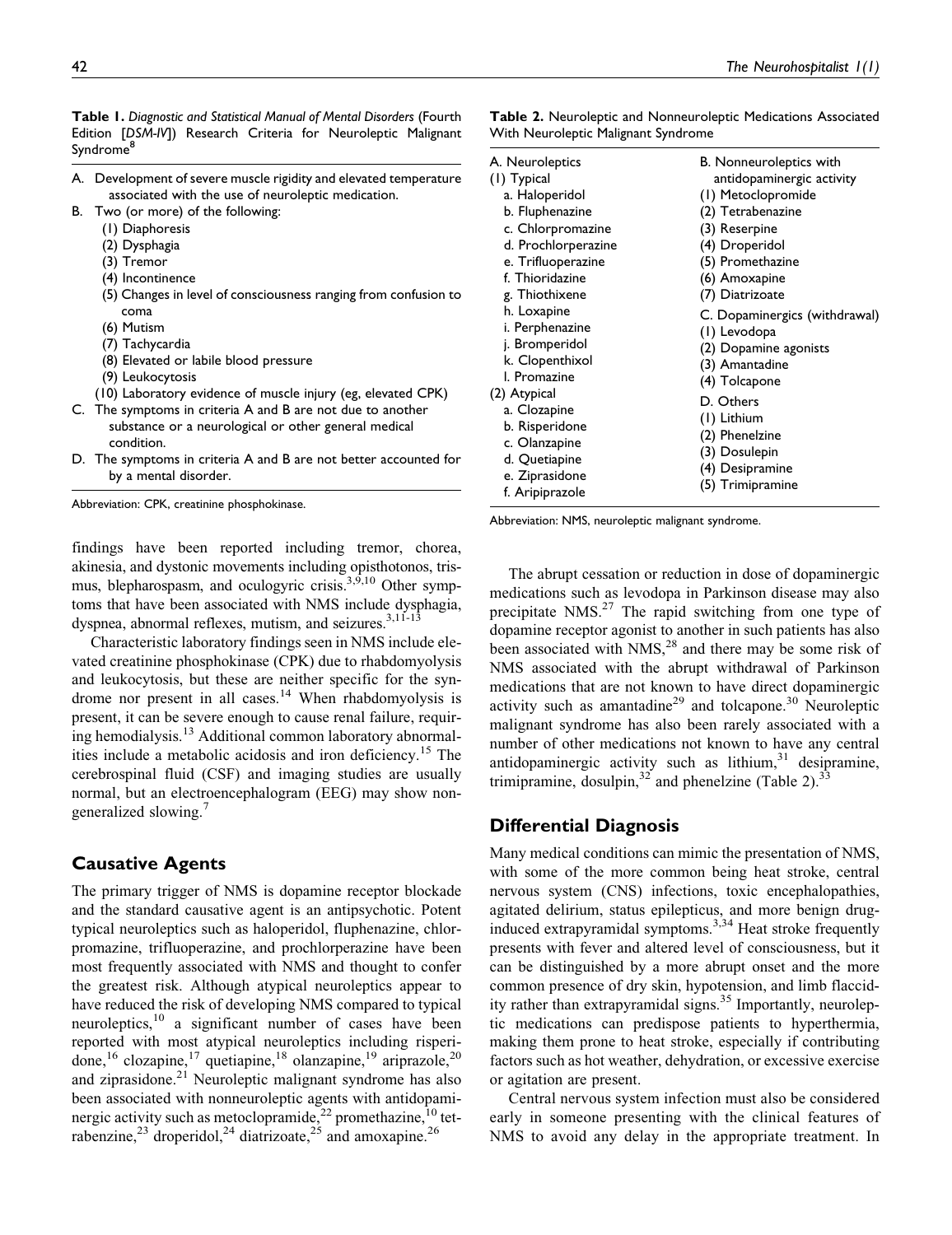addition to fever and mental status changes, hallmarks of a CNS infection include a history of prodromal illness, headaches, meningeal signs, focal neurological signs, seizures, and frequently positive CSF and neuroimaging studies. If an infectious etiology is suspected, a lumbar puncture and blood, urine, and CSF cultures are mandatory, and an EEG may be required to rule out seizure activity.

Often complicating the diagnosis of NMS is the large number of drug-induced syndromes that can have motor and cognitive features that resemble the condition. The use of neuroleptic agents has been associated with a variety of adverse motor effects including parkinsonism, acute dystonia, acute akathisia, tremor, and tardive dyskinesia,<sup>8</sup> and several other classes of drugs at toxic levels may cause symptoms resembling NMS such as serotinergic agents, anticholinergics, monoamine oxidase inhibitors, tricyclics, lithium, meperidine, and fenfluramine.<sup>36</sup> Intoxication syndromes from drugs of abuse such as cocaine, amphetamine, methamphetamine, phencyclidine, and 3,4-Methylenedioxymethamphetamine (MDMA [aka Ecstasy]) can produce hyperthermia, mental status changes, and autonomic dysfunction and can easily be confused with NMS.<sup>34</sup> Abrupt withdrawal syndromes from alcohol and benzodiazepine can also be associated with altered mental status and muscle rigidity, and there is at least one report of a case of an NMS-like syndrome resulting from withdrawal of baclofen. $37$ 

Serotonin syndrome, which presents with altered mental status, autonomic changes, and motor features related to serotonin excess, shares a number of similarities with NMS.<sup>38</sup> Nevertheless, it can typically be distinguished by history, the absence of leukocytosis and elevated CPK, and the presence of gastrointestinal symptoms (eg, nausea, vomiting, and diarrhea) and motor features other than muscle rigidity such as tremor, ataxia, myoclonus, hyperreflexia.<sup>39</sup> Malignant hyperthermia, a severe drug-induced reaction linked to defective calcium-related proteins, may also present clinically like NMS. However, because it is triggered by potent inhaled anesthetic agents or depolarizing muscle relaxants, usually history alone is able to discern the two syndromes.<sup>40</sup>

Lethal catatonia is a life-threatening psychiatric disorder that can present with clinical features of fever, rigidity, akinesia, and altered mental status.<sup>41</sup> Although it can be difficult to distinguish it from NMS, the motor features in lethal catatonia are typically preceded by a few weeks of behavioral changes including ambivalence, apathy, withdrawal, automatisms, extreme negativism, and psychotic agitation.<sup>42</sup> As lethal catatonia typically requires neuroleptic treatment as opposed to being caused by such treatment, rapid clinical differentiation between these two disorders is extremely important (Table 3).

# Pathophysiology

The underlying pathophysiologic mechanisms of NMS are complex and elements still debated among experts, but most agree that a marked and sudden reduction in central dopaminergic activity resulting from D2 dopamine receptor blockade within the nigrostriatal, hypothalamic, and mesolimbic/cortical pathways helps explain the clinical features of NMS including rigidity, hyperthermia, and altered mental status, respectively.<sup>12,34</sup> This theory is supported by the observation that the primary cause of NMS is the use of antipsychotic drugs that specifically block dopamine receptors, and in particular D2 receptors, and that the syndrome can also be induced by abrupt dopamine withdrawal. Additional support comes from a dopamine receptor imaging study of 1 patient with NMS demonstrating a complete lack of D2 receptor binding in the acute phase,  $43$  and another study showing low levels of the dopamine metabolite homovanillic acid in the CSF of patients with acute  $NMS.<sup>44</sup>$ 

D2 dopamine receptor antagonism, however, does not explain all the presenting signs and symptoms of NMS, nor does it explain its occurrence with antipsychotic medications with lower D2 activity and medications without known antidopaminergic activity. This has led some to propose that sympathoadrenal hyperactivity, resulting from the removal of tonic inhibition within the sympathetic nervous system, may play a key role in the pathogenesis of NMS.<sup>45</sup> Abnormalities in the sympathetic system are supported by the frequent presence of autonomic symptoms in NMS as well as demonstrated changes in the urine and plasma catecholamine levels in patients with NMS. Some have hypothesized that NMS shares pathophysiological similarities with malignant hyperthermia and that a defect in calcium regulatory proteins within sympathetic neurons may be the key factor that brings about the onset of NMS.<sup>46</sup>

Another system that also appears to play a role in the signs and symptoms of NMS is the peripheral skeletal muscle system. Release of calcium has been shown to be increased from the sarcoplasmic reticulum of muscle cells with antipsychotic usage, possibly leading to increased muscle contractility and rigidity, breakdown of muscle, and hyperthermia.<sup>12</sup> To date, however, none of the theories put forth as the underlying cause of NMS have been able to explain why only a small fraction of patients exposed to neuroleptics develop the condition. Furthermore, it remains unknown why patients who develop NMS are usually able to continue being treated with similar medications and, at times, even the same offending agent.

## Risk Factors

The main risk factors for developing NMS are the initiation or increase in dose of a neuroleptic medication and the potency and administration form of that drug.<sup>47,48</sup> The use of highdosed, high-potency and long-acting or intramuscular depot forms of neuroleptics, as well as a rapid increase in dosage of neuroleptics, both increase the risk of developing NMS. The concurrent use of multiple neuroleptics, or concomitant taking of predisposing drugs such as lithium, also appear to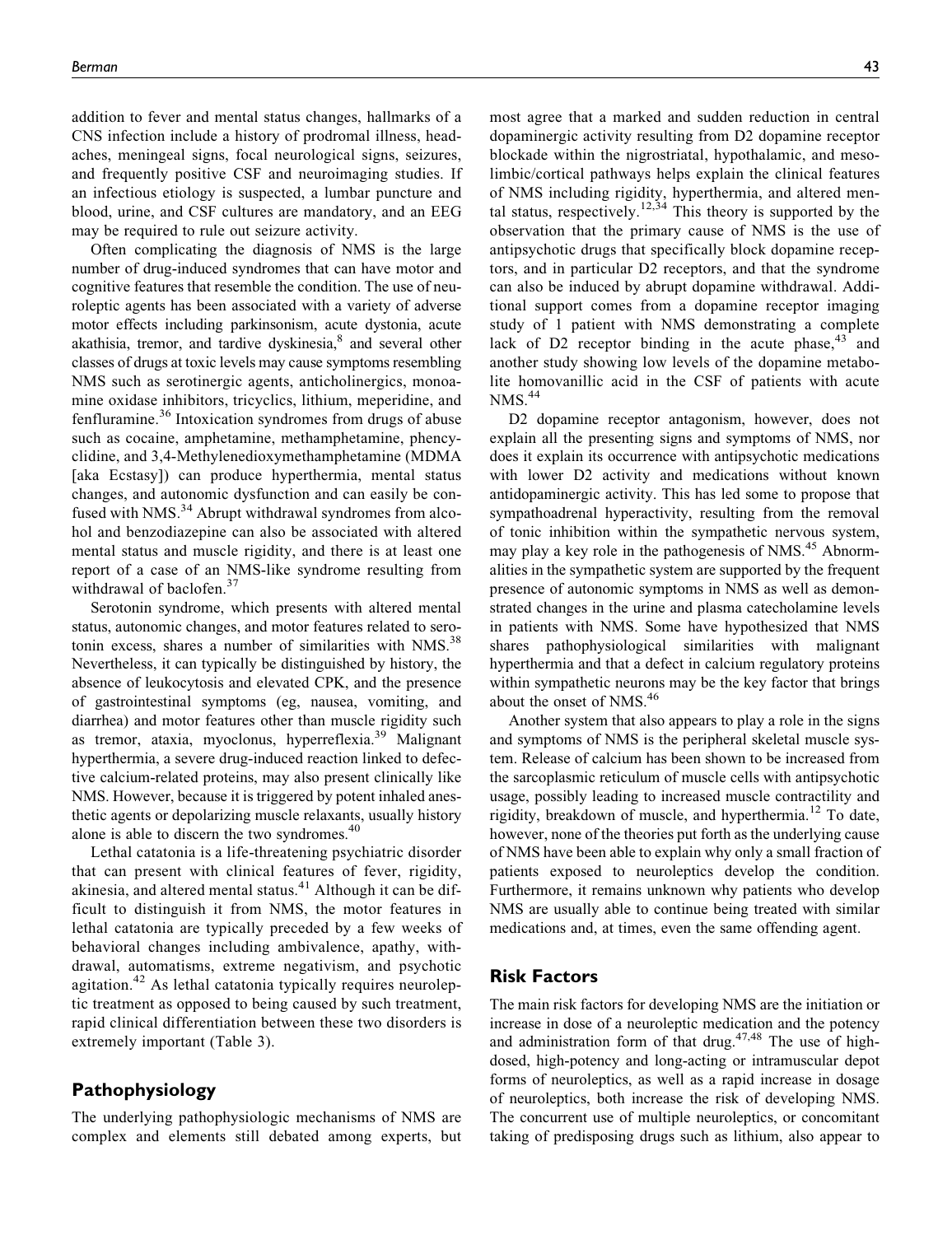Table 3. Differential Diagnosis for Neuroleptic Malignant Syndrome

|                          | Differential Diagnosis                                                                                                                                                                                                                                                                                         | <b>Distinguishing Features</b>                                                                                                                                                                                                                                                        |
|--------------------------|----------------------------------------------------------------------------------------------------------------------------------------------------------------------------------------------------------------------------------------------------------------------------------------------------------------|---------------------------------------------------------------------------------------------------------------------------------------------------------------------------------------------------------------------------------------------------------------------------------------|
| <b>Infectious</b>        |                                                                                                                                                                                                                                                                                                                |                                                                                                                                                                                                                                                                                       |
| (1)<br>(2)<br>(3)<br>(4) | Meningitis or encephalitis<br>Brain abscess<br>Sepsis<br>Rabies                                                                                                                                                                                                                                                | History of prodromal viral illness, headaches or meningeal signs<br>Presence of seizures or localizing neurological signs<br>Brain imaging<br>CSF studies                                                                                                                             |
| Metabolic                |                                                                                                                                                                                                                                                                                                                |                                                                                                                                                                                                                                                                                       |
| (1)<br>(2)<br>(3)<br>(4) | Acute renal failure<br>Rhabdomyolysis<br>Thyrotoxicosis<br>Pheochromocytoma<br>Environmental                                                                                                                                                                                                                   | Renal or thyroid function tests<br>Absence of neuroleptic treatment<br>Presence of severe hypertension<br>Significantly elevated catecholamines and metanephrines                                                                                                                     |
| (1)<br>(2)               | Heat stroke<br>Spider envenomations                                                                                                                                                                                                                                                                            | History of exertion or exposure to high temperatures<br>Hot dry skin, skin lesion suggestive of spider bite<br>Absence of rigidity<br>Abrupt onset                                                                                                                                    |
| (1)<br>(2)               | Drug-induced<br>Malignant hyperthermia<br>Neuroleptic-induced syndromes<br>a. Parkinsonism<br>b. Acute dystonia<br>c. Acute akathisia<br>d. Tardive dyskinesia<br>e. Postural tremor                                                                                                                           | History of inhalational anesthetics<br>Family history of malignant hyperthermia<br>Presence of hyperkinesias<br>Positive toxicology/drug-level screen<br>Low or normal CPK<br>Presence of nausea, vomiting, diarrhea<br>Presence of anticholinergic signs (dilated pupils, dry mouth, |
| (3)                      | Nonneuroleptic-induced syndromes<br>a. Serotonin syndrome<br>b. Anticholinergic delirium<br>c. Monoamine oxidase inhibitor toxicity<br>d. Lithium toxicity<br>Salicylate poisoning<br>е.<br>f.<br>Strychnine poisoning<br>Drugs of abuse (cocaine, amphetamine,<br>g.<br>methamphetamine, MDMA, phencyclidine) | dry skin, urinary retention)<br>Presence of rash, urticaria, or eosinophilia<br>History of drug dependence, abuse, or overdosages                                                                                                                                                     |
| (1)<br>(2)<br>(3)<br>(4) | Drug-withdrawal syndrome<br>Alcohol<br><b>Benziodiazepine</b><br>Baclofen<br>Sedatives                                                                                                                                                                                                                         | History of drug dependence, abuse, or overdosages<br>Absence of neuroleptic treatment<br>Toxicology screen                                                                                                                                                                            |
| (5)<br>(1)<br>(2)<br>(3) | Hypnotics<br>Neurological or psychiatric disorder<br>Parkinsonism<br>Nonconvulsive status epilepticus<br>Lethal catatonia                                                                                                                                                                                      | Absence of fever or leukocytosis<br>Presence of hyperkinesias, later emergence of rigidity<br>Prior history of catatonic states<br>Absence of neuroleptic treatment<br><b>EEG</b>                                                                                                     |
| (1)                      | Autoimmune<br>Polymyositis                                                                                                                                                                                                                                                                                     | Proximal weakness<br>Abnormal EMG or muscle biopsy<br>Presence of cancer or interstitial lung disease                                                                                                                                                                                 |

Abbreviations: CPK, creatinine phosphokinase; CSF, cerebrospinal fluid; EEG, electroencephalography; EMG, electromyography; MDMA, 3,4-Methylenedioxymethamphetamine.

confer an increased risk.<sup>9,13</sup> Although NMS can occur at anytime during neuroleptic treatment and no definite correlation between the duration of exposure to a neuroleptic and risk of developing the condition has been found, it is less likely to occur if a patient has been on a stable dose of their antipsychotics for a long period of time and there are no issues of noncompliance.3,13

A variety of other risk factors have emerged from epidemiological and case studies of NMS which include dehydration, physical exhaustion, exposure to heat, hyponatremia, iron deficiency, malnutrition, trauma, thyrotoxicosis, alcohol, psychoactive substances, and presence of a structural or functional brain disorder such as encephalitis, tumor, delirium, or dementia.47-49 Males under 40 years are often thought to be at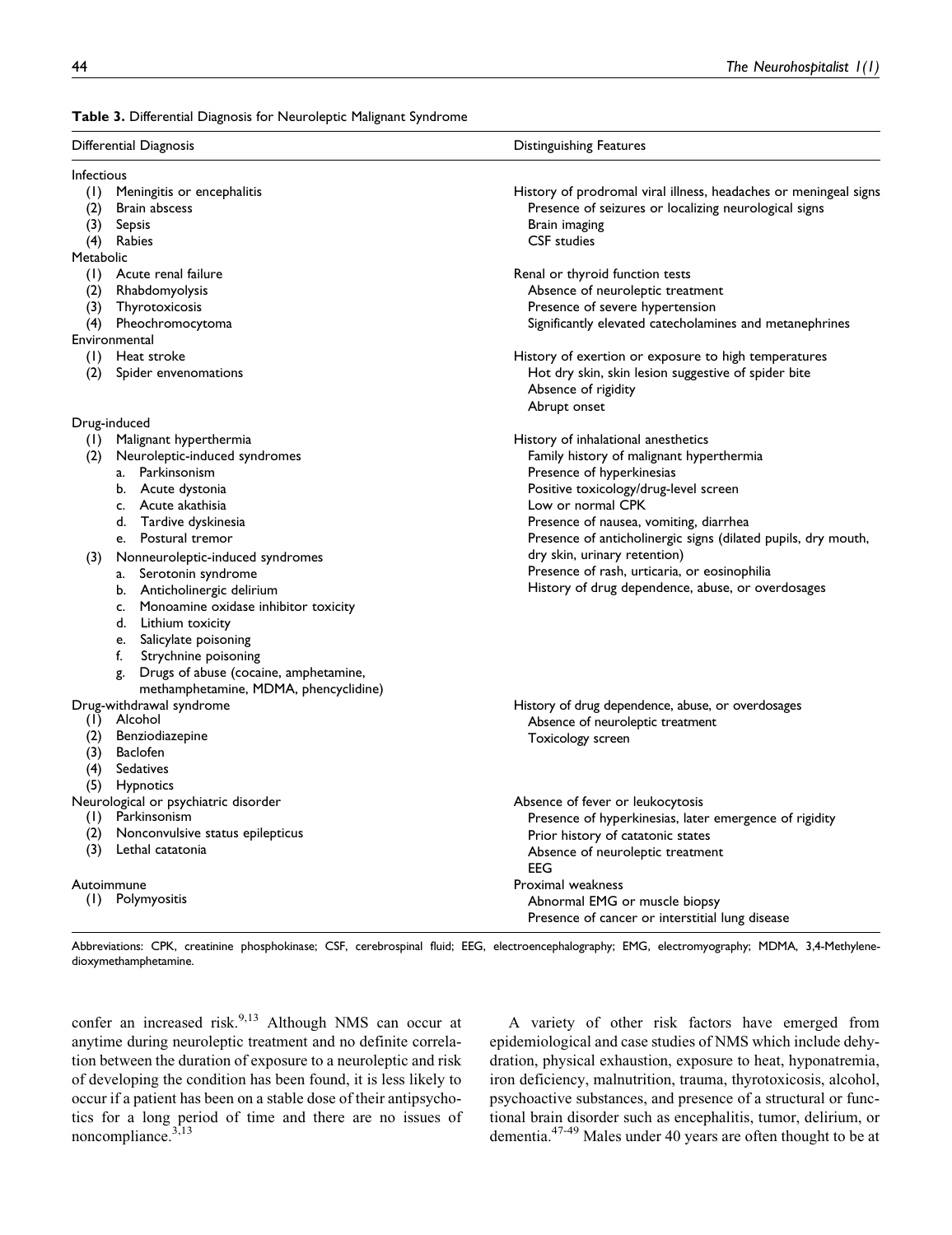greater risk of developing NMS as well, but it remains unclear whether this elevated risk is primarily due to the increased incidence of neuroleptic use in this population. Postpartum women may also be at slightly higher risk of developing NMS.<sup>50</sup> Reports of identical twins and a mother and 2 of her daughters all presenting with NMS suggest that a genetic risk factor for NMS may exist,<sup>51</sup> and some limited genetic investigations help support existence of genetic component to the condition,<sup>46</sup> possibly through a genetically associated reduction in the function of the D2 dopamine receptor. $52$ 

### Treatment

Neuroleptic malignant syndrome in hospitalized patients is considered a neurologic emergency as a delay in treatment or withholding of therapeutic measures can potentially lead to serious morbidity or death. As such, some consider it prudent to treat for NMS even if there is doubt about the diagnosis.<sup>53</sup> Due to its rarity, however, systematic clinical trials in NMS are difficult to perform and so no evidence-based treatment approach exists. Nevertheless, effective general guidelines have been gleaned from case reports and analyses.<sup>54</sup>

Treatment of NMS is individualized and based on the clinical presentation, but the first step in essentially all cases consists of cessation of the suspected offending neuroleptic pharmacologic agent. If the syndrome has occurred in the setting of an abrupt withdrawal of a dopaminergic medication, then this medication is reinstituted as quickly as possible. The next key step in the management of NMS is the initiation of supportive medical therapy. Aggressive hydration is often required, especially if highly elevated CPK levels threaten to damage the kidneys, and treatment of hyperthermia with cooling blankets or ice packs to the axillae and groin may be needed. Metabolic abnormalities may need to be corrected, and bicarbonate loading should be considered in some cases as it may be beneficial in preventing renal failure.<sup>55</sup> Patients with NMS may be at increased risk of morbidity due to renal failure and disseminated intravascular coagulation (DIC) secondary to rhabdomyolysis, $34$  deep venous thrombosis and pulmonary embolism resulting from dehydration and immobilization, aspiration pneumonia because of difficulty swallowing combined with an altered mental status, as well as other medical complications including cardiopulmonary failure, seizures, arrhythmias, myocardial infarction, and sepsis, and so many cases require intensive care monitoring and support.<sup>3,13,56,57</sup>

In more severe cases of NMS, empiric pharmacologic therapy is typically tried. The two most frequently used medications are bromocriptine mesylate, a dopamine agonist, and dantrolene sodium, a muscle relaxant that works by inhibiting calcium release from the sarcoplasmic reticulum. Anecdotal reports and meta-analyses suggest these agents may shorten the course of the syndrome and possibly reduce mortality when used alone or in combination. ${}^{58,59}$  Bromocriptine is given to reverse the hypodopaminergic state and is administered orally (or via nasogastric tube), starting with 2.5 mg 2 or 3 times daily and increasing doses by 2.5 mg every 24 hours until a response or until reaching a maximum dose of 45 mg/d.<sup>13,34,58,59</sup> Dantrolene can be administered intravenously starting with an initial bolus dose of 1 to 2.5 mg/kg followed by 1 mg/kg every 6 hours up to a maximum dose of 10 mg/kg/d.<sup>13,34,58,59</sup> Oral dantrolene is used in less severe cases or to taper down from the intravenous form after a few days with doses that range from 50 to 200 mg/d. Due to a risk of hepatoxicity, dantrolene is typically discontinued once symptoms begin to resolve. Bromocriptine, however, is generally maintained for at least 10 days for NMS related to oral neuroleptics and 2 to 3 weeks for depot neuroleptics.

Other dopaminergic agents besides bromocriptine have been used including amantadine hydrochloride, $60$  levodopa, $61$  and apomorphine.<sup>62</sup> Additional pharmacologic agents that may have some utility in treating NMS are benzodiazepines,<sup>63</sup> which can be helpful in controlling agitation but may also ameliorate symptoms and hasten recovery in milder cases, carbamezapine,<sup>64</sup> and clonidine.<sup>65</sup> In cases that do not respond to standard medical care, electroconvulsive therapy has been reported to improve some of the symptoms of NMS and may be effective.<sup>66,67</sup>

Recurrences of NMS do occur, especially when a patient is restarted on a neuroleptic with high potency or too quickly after their initial episode.<sup>12,68,69</sup> Most patients who require continued antipsychotic treatment, though, are able to have a neuroleptic safely reintroduced with proper precautions including very slow titration and careful monitoring after a waiting period of about 2 weeks for an oral neuroleptic and at least 6 weeks for a depot form.14,70 Although NMS is considered an idiosyncratic reaction, it is generally felt to be prudent to use a different neuroleptic than the one that was originally associated with the development of the syndrome.<sup>12,13,71</sup>

### Prognosis

Initial reports of mortality rates from NMS were over 30%, but increased physician awareness and introduction of newer neuroleptic medications over the last few decades have helped reduce them to closer to  $10\%$ .<sup>71</sup> When recognized early and treated aggressively, NMS is usually not fatal and a majority of patients will recover completely between 2 and 14 days.<sup>3,7</sup> But if diagnosis and treatment are delayed, resolution can require several weeks or longer, and surviving patients may have residual catatonia or parkinsonism, or significant morbidity secondary to renal or cardiopulmonary complications.<sup>10,13,34</sup> When death does occur, it is usually attributable to arrhythmias, DIC, or cardiovascular, respiratory, or renal failure. Thus, early recognition and initiation of therapeutic measures by physicians remain paramount to reducing the number of severe cases of NMS and limiting this significant source of morbidity and mortality among patients receiving antipsychotics.

#### Declaration of Conflicting Interests

The author(s) declared no potential conflicts of interests with respect to the authorship and/or publication of this article.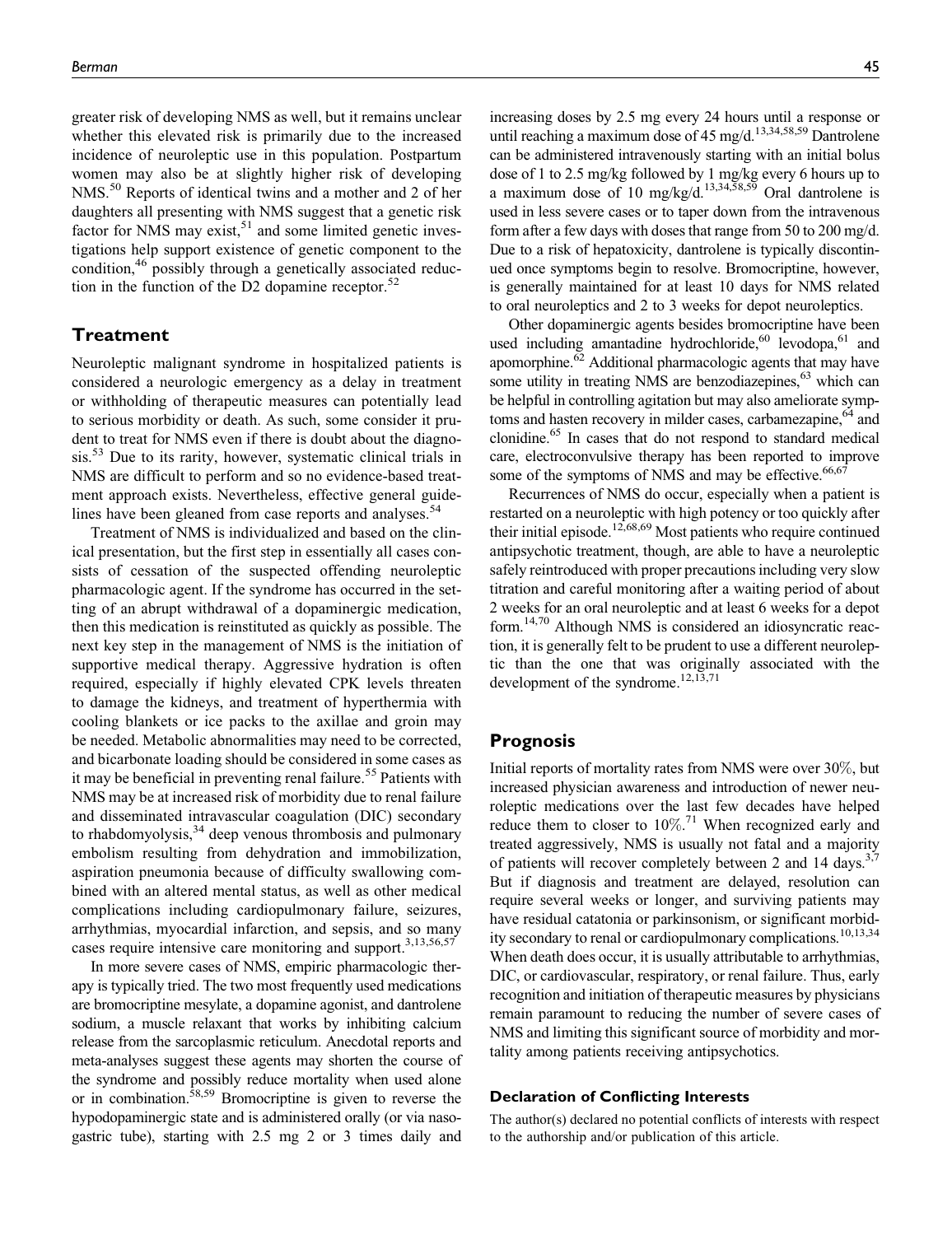## Funding

The author(s) received no financial support for the research and/or authorship of this article.

#### References

- 1. Ayd F. Fatal hyperpyrexia during chlorpromazine therapy. J Clin Exp Psychopathol. 1956;17(2):189-192.
- 2. Delay J, Pichot P, Lemperiere T. A non-phenothiazine and nonreserpine major neuroleptic, haloperidol, in the treatment of psychoses (in French). Ann Med Psychol (Paris). 1960;118(1): 145-152.
- 3. Pelonero AL, Levenson JL, Pandurangi AK. Neuroleptic malignant syndrome: a review. Psychiatr Serv. 1998;49(9):1163-1172.
- 4. Stubner S, Rustenbeck E, Grohmann R, et al. Severe and uncommon involuntary movement disorders due to psychotropic drugs. Pharmacopsychiatry. 2004;37(1):S54-S64.
- 5. Pope HG, Keck PE, McElroy SL. Frequency and presentation of neuroleptic malignant syndrome in a large psychiatric-hospital. Am J Psychiatry. 1986;143(10):1227-1233.
- 6. Addonizio G, Susman VL, Roth SD. Symptoms of neuroleptic malignant syndrome in 82 consecutive inpatients. Am J Psychiatry. 1986;143(12):1587-1590.
- 7. Caroff SN, Mann SC. Neuroleptic malignant syndrome. Psychopharmacol Bull. 1988;24(1):25-29.
- 8. Neuroleptic Malignant Syndrome. Diagnostic and Statistical Manual of Mental Disorders. 4th ed. Washington, DC: American Psychiatric Association; 1994:739-742.
- 9. Buckley PF, Hutchinson M. Neuroleptic malignant syndrome. J Neurol Neurosurg Psychiatry. 1995;58(32):271-273.
- 10. Khan FY, Qusad MJ. Neuroleptic malignant syndrome. Neurosciences. 2006;11(2):104-106.
- 11. Reilly TH, Kirk MA. Atypical antipsychotics and newer antidepressants. Emerg Med Clin North Am. 2007;25(2):477-497.
- 12. Adnet P, Lestavel P, Krivosic-Horber R. Neuroleptic malignant syndrome. Br J Anaesth. 2000;85(5):129-135.
- 13. Bhanushali MJ, Tuite PJ. The evaluation and management of patients with neuroleptic malignant syndrome. Neurologic Clin. 2004;22(2):389-411.
- 14. Caroff SN, Mann SC. Neuroleptic malignant syndrome. Med Clin North Am. 1993;77(2):185-202.
- 15. Rosebush PI, Mazurek MF. Serum iron and neuroleptic malignant syndrome. Lancet. 1991;338(8760):149-151.
- 16. Pasa S, Sayhan MB, Boyraz T, Urakci Z, Altintas A. A case of neuroleptic malignant syndrome accompanied to an atypical antipsychotic agent: risperidone. Neurotoxicology. 2008;29(4): 750-751.
- 17. Pope HG, Cole JO, Choras PT, Fulwiler CE. Apparent neuroleptic malignant syndrome with clozapine and lithium. J Nervous Mental Dis. 1986;174(8):493-495.
- 18. El-Gaaly S, John PS, Dunsmore S, Bolton JM. A typical neuroleptic malignant syndrome with quetiapine a case report and review of the literature. J Clin Psychopharmacol. 2009;29(4): 497-499.
- 19. Kantrowitz JT, Citrome L. Olanzapine: review of safety 2008. Expert Opinion Drug Safety. 2008;7(6):761-769.
- 20. Hall DA, Agarwal P, Griffith A, Segro V, Seeberger LC. Movement disorders associated with aripiprazole use: a case series. Int J Neurosci. 2009;119(12):2274-2279.
- 21. Ozen ME, Yumru M, Savas HA, Cansel N, Herken H. Neuroleptic malignant syndrome induced by ziprasidone on the second day of treatment. World J Biol Psychiatry. 2007;8(1):42-44.
- 22. Nonino F. Neuroleptic malignant syndrome associated with metoclopramide. Ann Pharmacother. 1999;33(5):644-645.
- 23. Petzinger GM, Bressman SB. A case of tetrabenazine-induced neuroleptic malignant syndrome after prolonged treatment. Mov Disord. 1997;12(2):246-248.
- 24. Edgar J. Droperidol-induced neuroleptic malignant syndrome. Hosp Med. 1999;60(6):448-449.
- 25. Lasser EC, Lamkin GE. Effects of intrathecal injection of diatrizoate on dopamine receptors. Acad Radiol. 2002;9(7): 826-829.
- 26. Washington C, Haines KA, Tam CW. Amoxipine-induced neuroleptic malignant syndrome. DICP. 1989;23(9):713.
- 27. Keyser DL, Rodnitzky RL. Neuroleptic malignant syndrome in Parkinsons-disease after withdrawal or alteration of dopaminergic therapy. Arch Intern Med. 1991;151(4):794-796.
- 28. Reimer J, Kuhlmann A, Muller T. Neuroleptic malignant-like syndrome after rapid switch from bromocriptine to pergolide. Parkinsonism Relat Disord. 2002;9(2):115-116.
- 29. Ito T, Shibata K, Watanabe A, Akabane J. Neuroleptic malignant syndrome following withdrawal of amantadine in a patient with influenza A encephalopathy. Eur J Pediatr. 2001; 160(6):401.
- 30. Iwuagwu CU, Riley D, Bonomo RA. Neuroleptic malignant-like syndrome in an elderly patient caused by abrupt withdrawal of tolcapone, a catechol-O-methyl transferase inhibitor. Am J Med. 2000;108(6):517-518.
- 31. Gill J, Singh H, Nugent K. Acute lithium intoxication and neuroleptic malignant syndrome. Pharmacotherapy. 2003;23(6): 811-815.
- 32. Abbar M, Carlander B, Castelnau D. Tricyclics and malignant syndrome. Eur Psychiatry. 1996;11(5):212-213.
- 33. Heyland D, Sauve M. Neuroleptic malignant syndrome without the use of neuroleptics. Can Med Assoc J. 1991;145(4):817-819.
- 34. Strawn JR, Keck PE, Caroff SN. Neuroleptic malignant syndrome. Am J Psychiatry. 2007;164(5):870-876.
- 35. Lazarus A. Differentiating neuroleptic-related heatstroke from neuroleptic malignant syndrome. Psychosomatics. 1989; 30(4):454-456.
- 36. Lazarus A, Mann SC. The Neuroleptic Malignant Syndrome and Related Conditions. Washington, DC: American Psychiatric Press; 1989.
- 37. Turner MR, Gainsborough N. Neuroleptic malignant-like syndrome after abrupt withdrawal of baclofen. J Psychopharmacol. 2001;15(1):61-63.
- 38. Martin TG. Serotonin syndrome. Ann Emerg Med. 1996; 28(5):520-526.